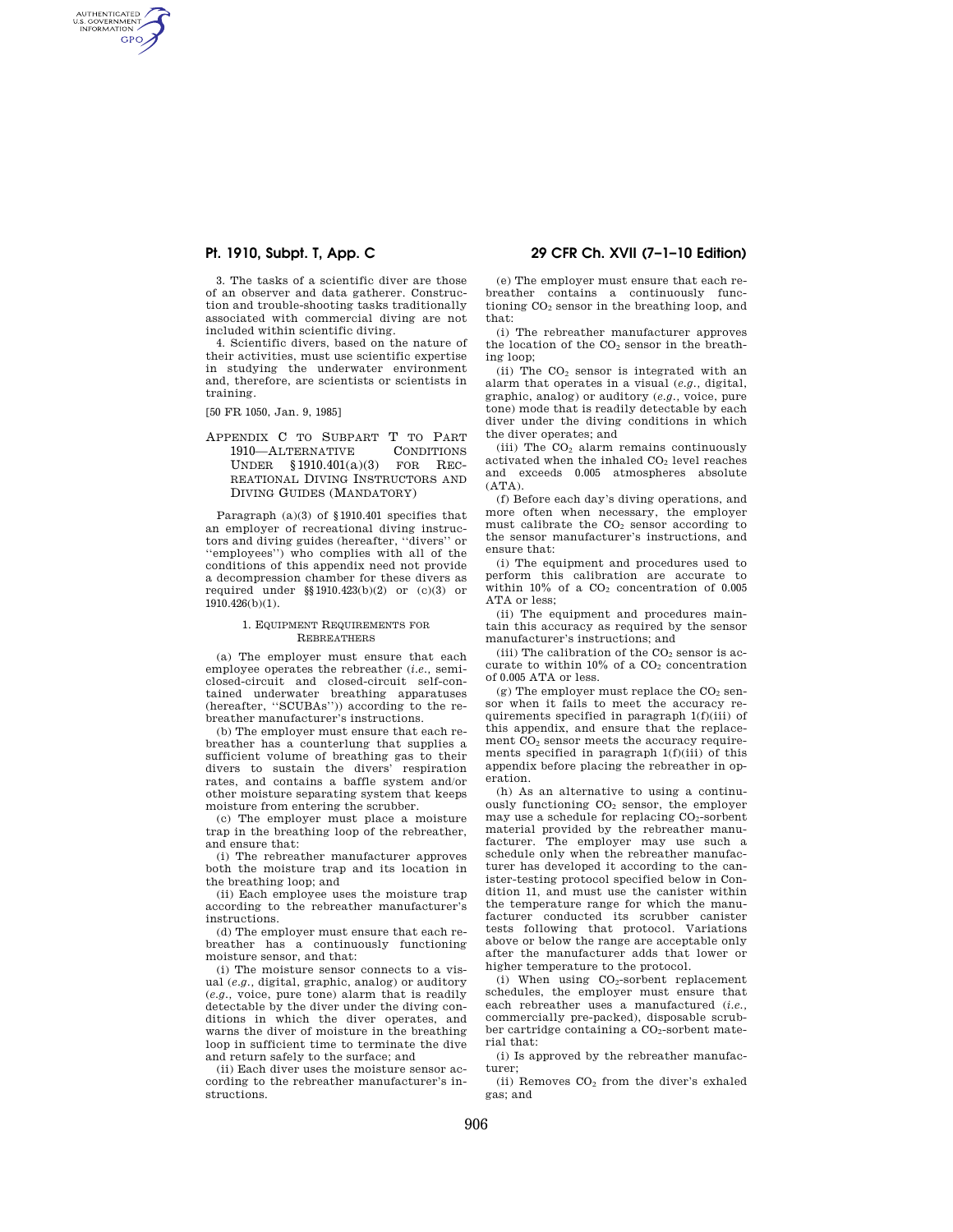# **Occupational Safety and Health Admin., Labor Pt. 1910, Subpt. T, App. C**

(iii) Maintains the  $CO<sub>2</sub>$  level in the breathable gas (*i.e.,* the gas that a diver inhales directly from the regulator) below a partial pressure of 0.01 ATA.

(j) As an alternative to manufactured, disposable scrubber cartridges, the employer  $\overline{\text{may}}$  fill CO<sub>2</sub> scrubber cartridges manually with CO<sub>2</sub>-sorbent material when:

(i) The rebreather manufacturer permits manual filling of scrubber cartridges;

(ii) The employer fills the scrubber cartridges according to the rebreather manufacturer's instructions;

(iii) The employer replaces the  $CO<sub>2</sub>$ -sorbent material using a replacement schedule developed under paragraph 1(h) of this appendix; and

(iv) The employer demonstrates that manual filling meets the requirements specified in paragraph 1(i) of this appendix.

(k) The employer must ensure that each rebreather has an information module that provides:

(i) A visual (*e.g.,* digital, graphic, analog) or auditory (*e.g.,* voice, pure tone) display that effectively warns the diver of solenoid failure (when the rebreather uses solenoids) and other electrical weaknesses or failures (*e.g.,* low battery voltage);

(ii) For a semi-closed circuit rebreather, a visual display for the partial pressure of  $CO<sub>2</sub>$ , or deviations above and below a preset  $CO<sub>2</sub>$ partial pressure of 0.005 ATA; and

(iii) For a closed-circuit rebreather, a visual display for: partial pressures of  $O<sub>2</sub>$  and CO2, or deviations above and below a preset CO<sup>2</sup> partial pressure of 0.005 ATA and a preset  $O<sub>2</sub>$  partial pressure of 1.40 ATA or lower; gas temperature in the breathing loop; and water temperature.

(l) Before each day's diving operations, and more often when necessary, the employer must ensure that the electrical power supply and electrical and electronic circuits in each rebreather are operating as required by the rebreather manufacturer's instructions.

# 2. SPECIAL REQUIREMENTS FOR CLOSED-CIRCUIT REBREATHERS

(a) The employer must ensure that each closed-circuit rebreather uses supply-pressure sensors for the O<sub>2</sub> and diluent *(i.e., air or*) nitrogen) gases and continuously functioning sensors for detecting temperature in the inhalation side of the gas-loop and the ambient water.

(b) The employer must ensure that:

so, the employer must:

 $(i)$  At least two  $O<sub>2</sub>$  sensors are located in the inhalation side of the breathing loop; and (ii) The  $O<sub>2</sub>$  sensors are: functioning continuously; temperature compensated; and ap-

proved by the rebreather manufacturer. (c) Before each day's diving operations, and more often when necessary, the employer must calibrate  $O<sub>2</sub>$  sensors as required by the sensor manufacturer's instructions. In doing

(i) Ensure that the equipment and procedures used to perform the calibration are accurate to within  $1\%$  of the  $\Omega_2$  fraction by volume;

(ii) Maintain this accuracy as required by the manufacturer of the calibration equipment;

(iii) Ensure that the sensors are accurate to within  $1\%$  of the  $O_2$  fraction by volume;

(iv) Replace  $O_2$  sensors when they fail to meet the accuracy requirements specified in paragraph 2(c)(iii) of this appendix; and

(v) Ensure that the replacement  $O_2$  sensors meet the accuracy requirements specified in paragraph 2(c)(iii) of this appendix before placing a rebreather in operation.

(d) The employer must ensure that each closed-circuit rebreather has:

(i) A gas-controller package with electrically operated solenoid  $O<sub>2</sub>$ -supply valves;

(ii) A pressure-activated regulator with a second-stage diluent-gas addition valve;

(iii) A manually operated gas-supply bypass valve to add  $O<sub>2</sub>$  or diluent gas to the breathing loop; and

(iv) Separate  $O<sub>2</sub>$  and diluent-gas cylinders to supply the breathing-gas mixture.

3. O<sup>2</sup> CONCENTRATION IN THE BREATHING GAS

The employer must ensure that the fraction of  $O<sub>2</sub>$  in the nitrox breathing-gas mixture:

(a) Is greater than the fraction of  $O_2$  in compressed air (*i.e.,* exceeds 22% by volume);

(b) For open-circuit SCUBA, never exceeds a maximum fraction of breathable  $O<sub>2</sub>$  of  $40\%$ by volume or a maximum  $O<sub>2</sub>$  partial pressure of 1.40 ATA, whichever exposes divers to less  $O<sub>2</sub>$ ; and

(c) For a rebreather, never exceeds a maximum O<sup>2</sup> partial pressure of 1.40 ATA.

4. REGULATING O<sup>2</sup> EXPOSURES AND DIVING DEPTH

(a) Regarding  $O<sub>2</sub>$  exposure, the employer must:

(i) Ensure that the exposure of each diver to partial pressures of  $O<sub>2</sub>$  between 0.60 and 1.40 ATA does not exceed the 24-hour singleexposure time limits specified either by the 2001 National Oceanic and Atmospheric Administration Diving Manual (the ''2001 NOAA Diving Manual''), or by the report entitled ''Enriched Air Operations and Resource Guide'' published in 1995 by the Professional Association of Diving Instructors (known commonly as the ''1995 DSAT Oxygen Exposure Table''); and

(ii) Determine a diver's  $O<sub>2</sub>$ -exposure duration using the diver's maximum  $O<sub>2</sub>$  exposure (partial pressure of  $O<sub>2</sub>$ ) during the dive and the total dive time (*i.e.,* from the time the diver leaves the surface until the diver returns to the surface).

(b) Regardless of the diving equipment used, the employer must ensure that no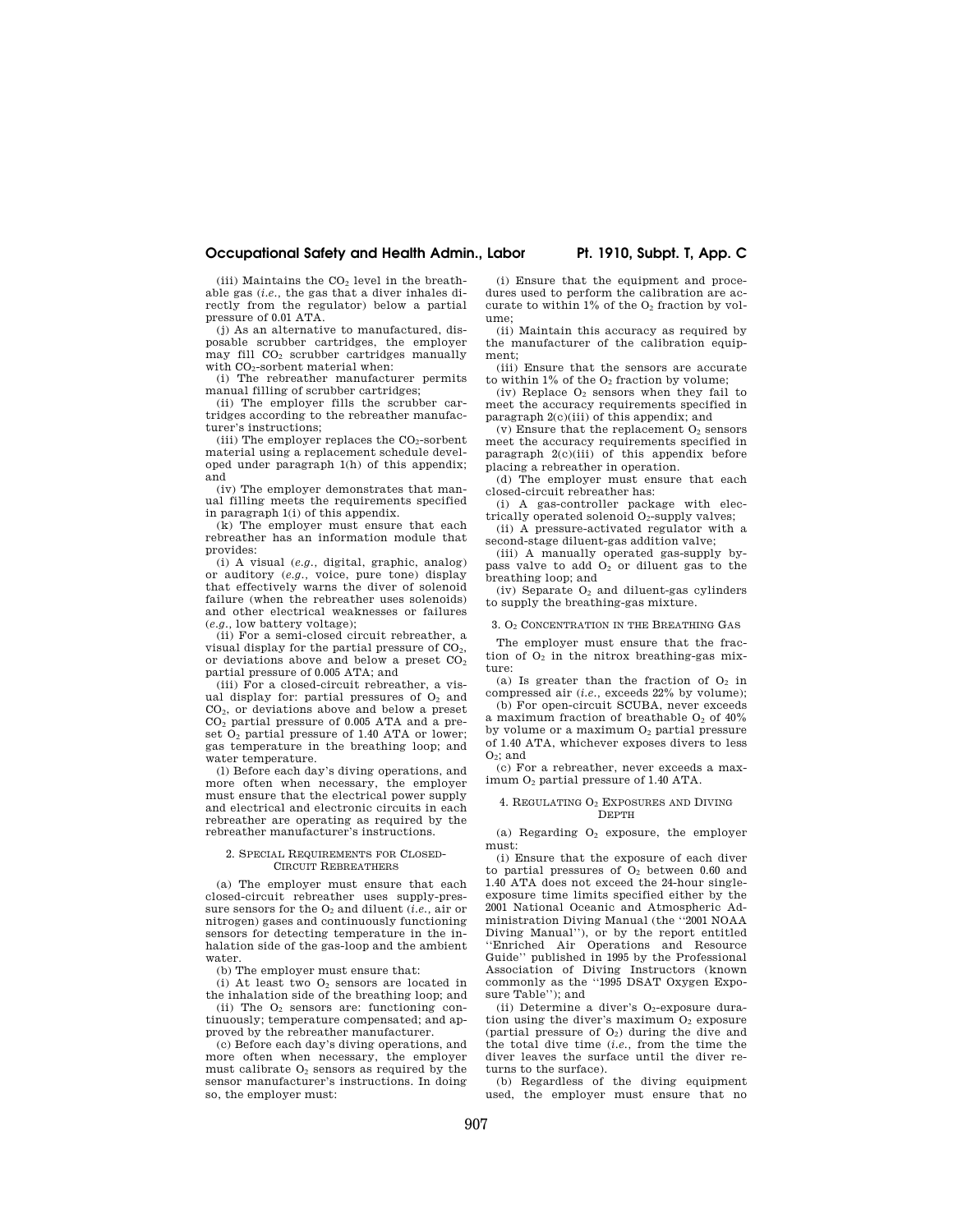diver exceeds a depth of 130 feet of sea water ("fsw") or a maximum  $O_2$  partial pressure of 1.40 ATA, whichever exposes the diver to less  $O<sub>2</sub>$ .

5. USE OF NO-DECOMPRESSION LIMITS

(a) For diving conducted while using nitrox breathing-gas mixtures, the employer must ensure that each diver remains within the no-decompression limits specified for single and repetitive air diving and published in the 2001 NOAA Diving Manual or the report entitled ''Development and Validation of No-Stop Decompression Procedures for Recreational Diving: The DSAT Recreational Dive Planner,'' published in 1994 by Hamilton Research Ltd. (known commonly as the ''1994 DSAT No-Decompression Tables'').

(b) An employer may permit a diver to use a dive-decompression computer designed to regulate decompression when the dive-decompression computer uses the no-decompression limits specified in paragraph 5(a) of this appendix, and provides output that reliably represents those limits.

6. MIXING AND ANALYZING THE BREATHING GAS

(a) The employer must ensure that:

(i) Properly trained personnel mix nitroxbreathing gases, and that nitrogen is the only inert gas used in the breathing-gas mixture; and

(ii) When mixing nitrox-breathing gases, they mix the appropriate breathing gas before delivering the mixture to the breathinggas cylinders, using the continuous-flow or partial-pressure mixing techniques specified in the 2001 NOAA Diving Manual, or using a filter-membrane system.

(b) Before the start of each day's diving operations, the employer must determine the O<sup>2</sup> fraction of the breathing-gas mixture using an  $O_2$  analyzer. In doing so, the employer must:

(i) Ensure that the  $O_2$  analyzer is accurate to within  $1\%$  of the  $O_2$  fraction by volume.

(ii) Maintain this accuracy as required by the manufacturer of the analyzer.

(c) When the breathing gas is a commercially supplied nitrox breathing-gas mixture, the employer must ensure that the  $O<sub>2</sub>$  meets the medical USP specifications (Type I, Quality Verification Level A) or aviator's breathing-oxygen specifications (Type I, Quality Verification Level E) of CGA G–4.3– 2000 (''Commodity Specification for Oxygen''). In addition, the commercial supplier must:

(i) Determine the  $O<sub>2</sub>$  fraction in the breathing-gas mixture using an analytic method that is accurate to within  $1\%$  of the O<sub>2</sub> fraction by volume;

(ii) Make this determination when the mixture is in the charged tank and after disconnecting the charged tank from the charging apparatus;

# **Pt. 1910, Subpt. T, App. C 29 CFR Ch. XVII (7–1–10 Edition)**

 $(iii)$  Include documentation of the  $O<sub>2</sub>$ -analysis procedures and the  $O<sub>2</sub>$  fraction when delivering the charged tanks to the employer.

(d) Before producing nitrox breathing-gas mixtures using a compressor in which the gas pressure in any system component exceeds 125 pounds per square inch (psi), the:

(i) Compressor manufacturer must provide the employer with documentation that the compressor is suitable for mixing high-pressure air with the highest  $O<sub>2</sub>$  fraction used in the nitrox breathing-gas mixture when operated according to the manufacturer's operating and maintenance specifications;

(ii) Employer must comply with paragraph 6(e) of this appendix, unless the compressor is rated for  $O_2$  service and is oil-less or oilfree; and

(iii) Employer must ensure that the compressor meets the requirements specified in paragraphs  $(i)(1)$  and  $(i)(2)$  of §1910.430 whenever the highest  $O<sub>2</sub>$  fraction used in the mixing process exceeds 40%.

(e) Before producing nitrox breathing-gas mixtures using an oil-lubricated compressor to mix high-pressure air with  $O<sub>2</sub>$ , and regardless of the gas pressure in any system component, the:<br>(i) Em

Employer must use only uncontaminated air (*i.e.,* air containing no hydrocarbon particulates) for the nitrox breathing-gas mixture;

(ii) Compressor manufacturer must provide the employer with documentation that the compressor is suitable for mixing the highpressure air with the highest  $O<sub>2</sub>$  fraction used in the nitrox breathing-gas mixture when operated according to the manufacturer's operating and maintenance specifications;

(iii) Employer must filter the high-pressure air to produce  $O_2$ -compatible air;

(iv) The filter-system manufacturer must provide the employer with documentation that the filter system used for this purpose is suitable for producing  $O<sub>2</sub>$ -compatible air when operated according to the manufacturer's operating and maintenance specifications; and

(v) Employer must continuously monitor the air downstream from the filter for hydrocarbon contamination.

(f) The employer must ensure that diving equipment using nitrox breathing-gas mixtures or pure O<sub>2</sub> under high pressure *(i.e., ex*ceeding  $125$  psi) conforms to the O<sub>2</sub>-service requirements specified in paragraphs (i)(1) and (i)(2) of §1910.430.

### 7. EMERGENCY EGRESS

(a) Regardless of the type of diving equipment used by a diver (*i.e.,* open-circuit SCUBA or rebreathers), the employer must ensure that the equipment contains (or incorporates) an open-circuit emergencyegress system (a "bail-out" system) in which the second stage of the regulator connects to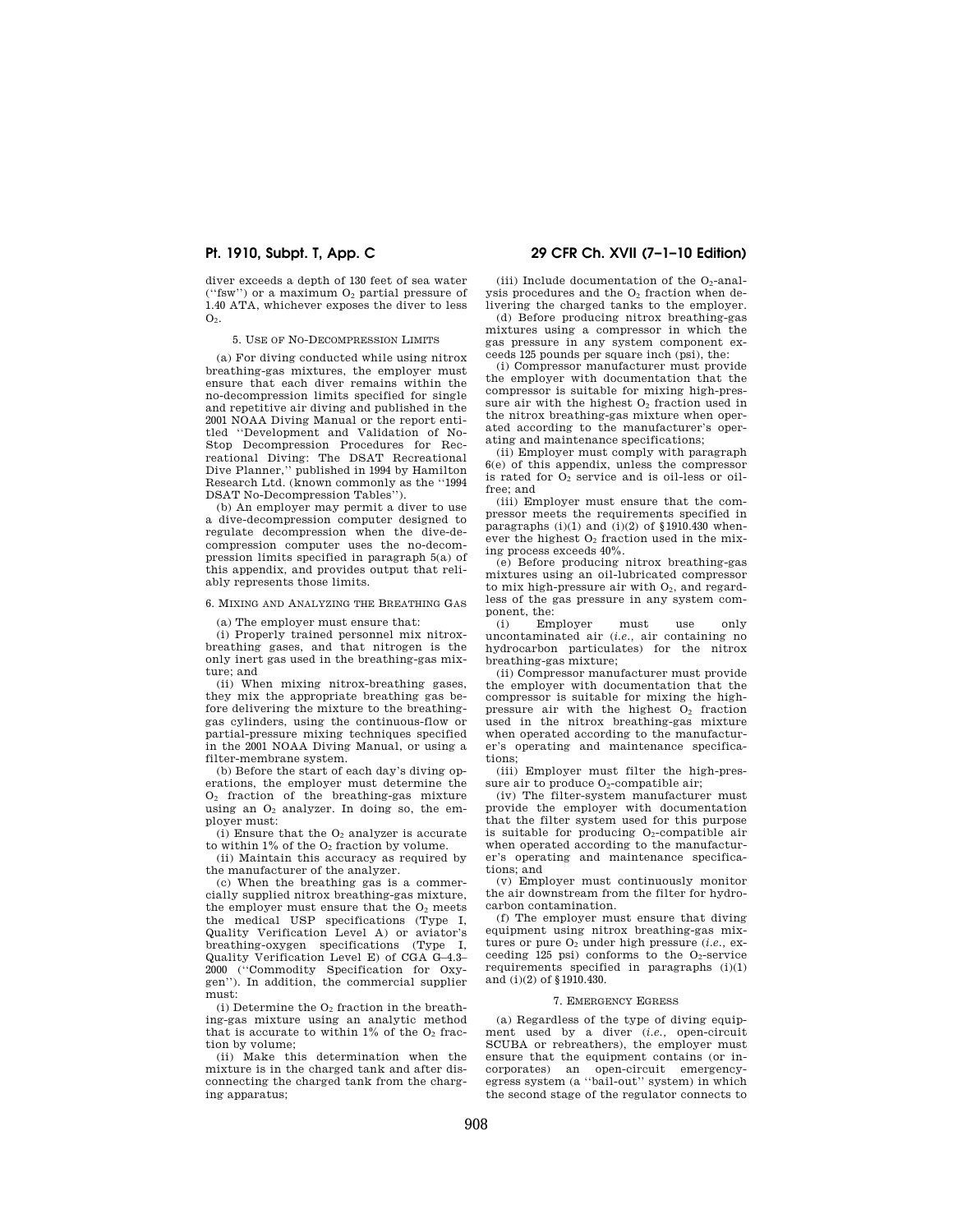# **Occupational Safety and Health Admin., Labor Pt. 1910, Subpt. T, App. C**

a separate supply of emergency breathing gas, and the emergency breathing gas consists of air or the same nitrox breathing-gas mixture used during the dive.

(b) As an alternative to the ''bail-out'' system specified in paragraph 7(a) of this appendix, the employer may use:

(i) For open-circuit SCUBA, an emergencyegress system as specified in §1910.424(c)(4); or

(ii) For a semi-closed-circuit and closedcircuit rebreather, a system configured so that the second stage of the regulator connects to a reserve supply of emergency breathing gas.

(c) The employer must obtain from the rebreather manufacturer sufficient information to ensure that the bail-out system performs reliably and has sufficient capacity to enable the diver to terminate the dive and return safely to the surface.

### 8. TREATING DIVING-RELATED MEDICAL **EMERGENCIES**

(a) Before each day's diving operations, the employer must:

(i) Verify that a hospital, qualified healthcare professionals, and the nearest Coast Guard Coordination Center (or an equivalent rescue service operated by a state, county, or municipal agency) are available to treat diving-related medical emergencies;

(ii) Ensure that each dive site has a means to alert these treatment resources in a timely manner when a diving-related medical emergency occurs; and

(iii) Ensure that transportation to a suitable decompression chamber is readily available when no decompression chamber is at the dive site, and that this transportation can deliver the injured diver to the decompression chamber within four (4) hours travel time from the dive site.

(b) The employer must ensure that portable  $O<sub>2</sub>$  equipment is available at the dive site to treat injured divers. In doing so, the employer must ensure that:

(i) The equipment delivers medical-grade O<sup>2</sup> that meets the requirements for medical USP oxygen (Type I, Quality Verification Level A) of CGA G–4.3–2000 (''Commodity Specification for Oxygen'');

(ii) The equipment delivers this  $O<sub>2</sub>$  to a transparent mask that covers the injured diver's nose and mouth; and

(iii) Sufficient  $O<sub>2</sub>$  is available for administration to the injured diver from the time the employer recognizes the symptoms of a diving-related medical emergency until the injured diver reaches a decompression chamber for treatment.

(c) Before each day's diving operations, the employer must:

(i) Ensure that at least two attendants, either employees or non-employees, qualified in first-aid and administering  $O<sub>2</sub>$  treatment,

are available at the dive site to treat divingrelated medical emergencies; and (ii) Verify their qualifications for this

task.

### 9. DIVING LOGS AND NO-DECOMPRESSION TABLES

(a) Before starting each day's diving operations, the employer must:

(i) Designate an employee or a non-employee to make entries in a diving log; and

(ii) Verify that this designee understands the diving and medical terminology, and proper procedures, for making correct entries in the diving log.

(b) The employer must:

(i) Ensure that the diving log conforms to the requirements specified by paragraph (d) (''Record of dive'') of §1910.423; and

(ii) Maintain a record of the dive according to §1910.440 (''Recordkeeping requirements'').

(c) The employer must ensure that a hardcopy of the no-decompression tables used for the dives (as specified in paragraph 6(a) of this appendix) is readily available at the dive site, whether or not the divers use dive-decompression computers.

### 10. DIVER TRAINING

The employer must ensure that each diver receives training that enables the diver to perform work safely and effectively while using open-circuit SCUBAs or rebreathers supplied with nitrox breathing-gas mixtures. Accordingly, each diver must be able to demonstrate the ability to perform critical tasks safely and effectively, including, but not limited to: recognizing the effects of breathing excessive  $\overline{CO_2}$  and  $\overline{O_2}$ ; taking appropriate action after detecting excessive levels of  $CO<sub>2</sub>$ and  $0<sub>2</sub>$ ; and properly evaluating, operating, and maintaining their diving equipment under the diving conditions they encounter.

# 11. TESTING PROTOCOL FOR DETERMINING THE CO<sup>2</sup> LIMITS OF REBREATHER CANISTERS

(a) The employer must ensure that the rebreather manufacturer has used the following procedures for determining that the  $CO<sub>2</sub>$ -sorbent material meets the specifications of the sorbent material's manufacturer:

(i) The North Atlantic Treating Organization CO<sub>2</sub> absorbent-activity test:

(ii) The RoTap shaker and nested-sieves test;

(iii) The Navy Experimental Diving Unit 'NEDU'')-derived Schlegel test; and

(iv) The NEDU MeshFit software.

(b) The employer must ensure that the rebreather manufacturer has applied the following canister-testing materials, methods, procedures, and statistical analyses:

(i) Use of a nitrox breathing-gas mixture that has an  $O_2$  fraction maintained at  $0.28$ (equivalent to 1.4 ATA of  $O<sub>2</sub>$  at 130 fsw, the